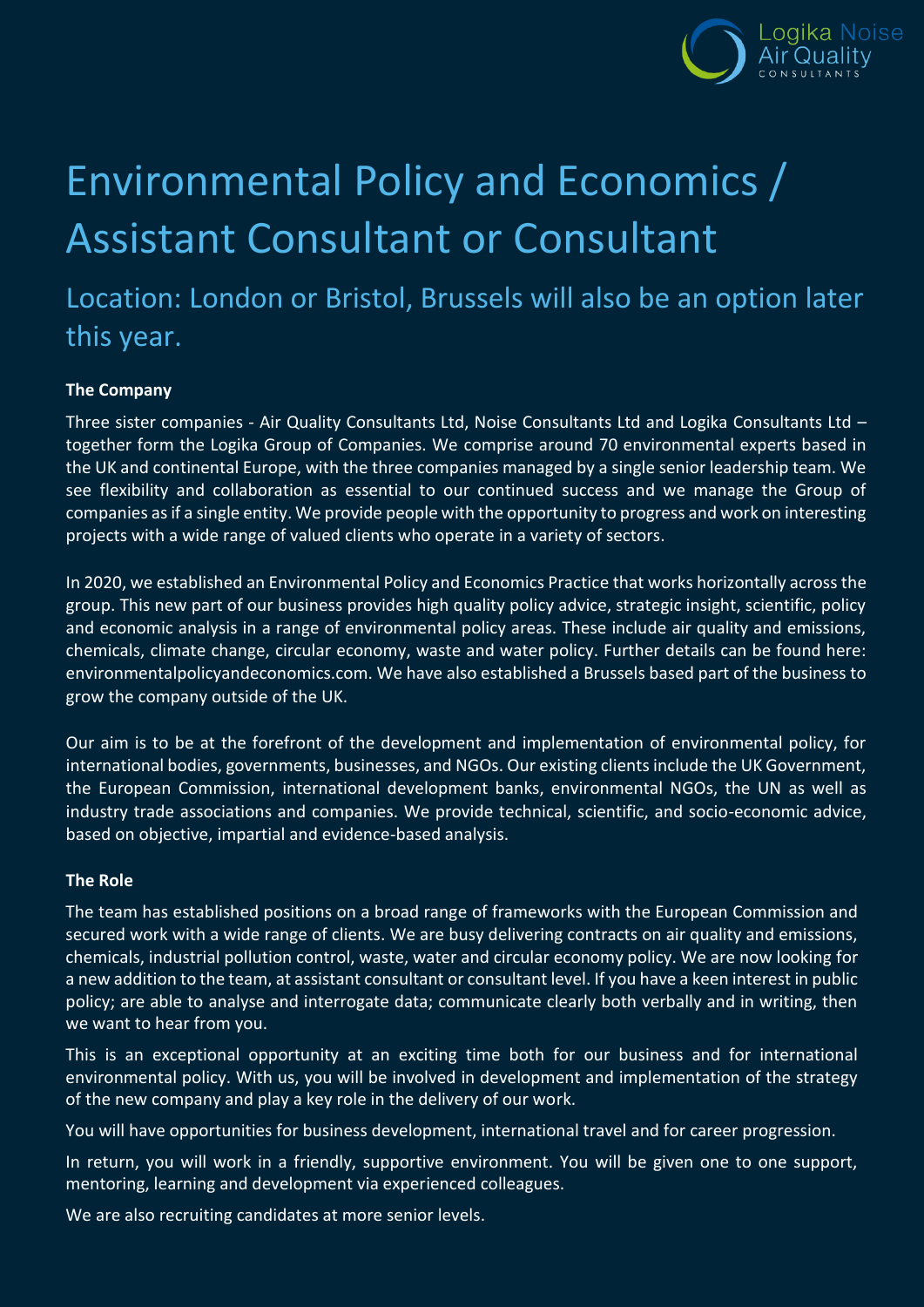

#### **Skills and experience we are looking for**

You will have ideally worked or gained experience in multi-disciplinary, international teams, contributing to policy development, implementation, and evaluation; cost-benefit analysis; model development; information/ data collection and analysis; stakeholder consultation; report writing and verbal presentation.

Essential

- A demonstrable interest in developing a career in environmental policy
- Excellent communication skills and ability to write clear and concise reports in English
- Knowledge of at least one of the following topics and the underlying science and policy measures: climate change, circular economy, chemicals, air quality, waste, industrial emissions or water
- Demonstrable experience in some of the following: national/international environmental policy development and implementation; evaluation of technical / policy measures; cost-benefit analysis; data collection, validation and analysis; and stakeholder consultation
- Organisation, initiative and the ability to plan your work and adhere to fixed deadlines

Desirable:

- Mathematical / quantitative analysis, data / statistical modelling skills
- Analytical / economic techniques such as: survey design and execution; market analysis; socioeconomic analysis; regulatory impact assessment
- Understanding of the development of public policy and the methods for assessing the economic and environmental impacts of government action
- Familiarity with national and international sources of government and business statistics
- Experience of environmental or policy analysis within a consultancy, government, research agency/think tanks, NGO or private sector / industry organisation
- EU language capabilities

Qualifications:

• Postgraduate qualification in environmental science / technology, engineering, law or policy (or strong undergraduate qualification plus some directly relevant experience).

#### **What we offer**

We are a growing Group of companies that wants to do things differently, with an exciting future that will help you shape and realise your ambitions. You will have a great opportunity to work with a talented and dedicated team and be able to develop your career as the company grows.

We ensure we can support our employees through offering wellbeing programmes and policies that support individuals. These include flexible working, trained mental health first aiders and readily available support through our Employee Assistance programme.

Furthermore, along with a competitive salary, we offer a benefits package which includes an enhanced pension scheme, death in service life cover, discretionary bonus scheme and much more.

The Logika Group's Equal Opportunities Policy is to ensure that no applicant receives less favourable treatment on the grounds of age, disability, gender, reassignment, marriage and civil partnership, pregnancy and maternity, race, religion or belief, sex and sexual orientation.